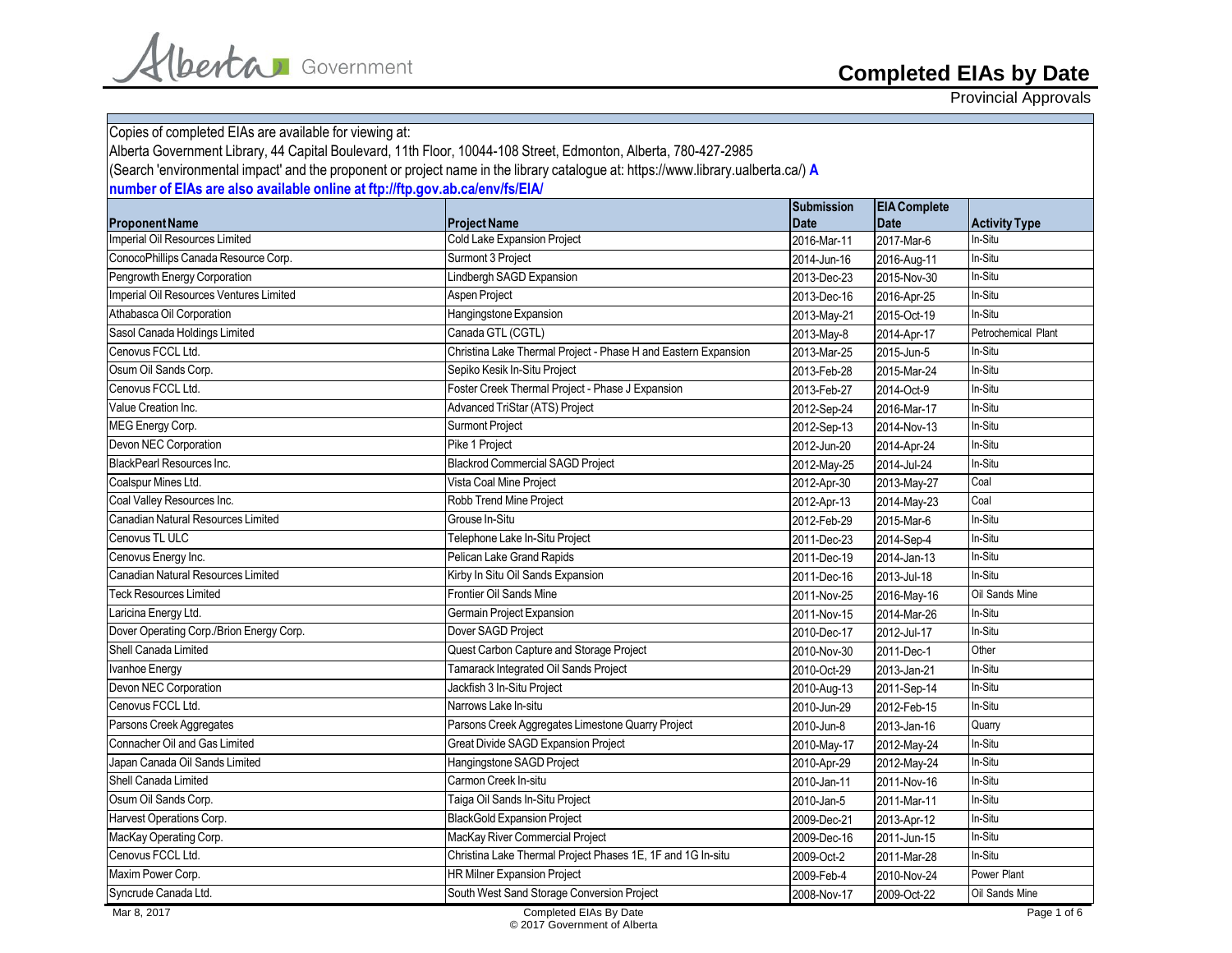|                                                    |                                                                   | <b>Submission</b> | <b>EIA</b> Complete |                             |
|----------------------------------------------------|-------------------------------------------------------------------|-------------------|---------------------|-----------------------------|
| <b>Proponent Name</b>                              | <b>Project Name</b>                                               | <b>Date</b>       | <b>Date</b>         | <b>Activity Type</b>        |
| MEG Energy Corp.                                   | Christina Lake Regional Project Phase 3                           | 2008-Apr-30       | 2010-May-19         | In-Situ                     |
| Coal Valley Resources Inc.                         | Mercoal West / Yellowhead Tower Mine Expansion Project            | 2008-Mar-5        | 2009-Nov-30         | Coal                        |
| Shell Canada Limited                               | Jackpine Mine Expansion / Pierre River Mine                       | 2007-Dec-20       | 2010-Oct-14         | Oil Sands Mine              |
| Suncor Energy Inc. Total E&P Canada Ltd.           | <b>Total Upgrader</b>                                             | 2007-Dec-14       | 2009-Aug-12         | Oil Sands Upgrader          |
| Canadian Natural Resources Limited                 | Kirby In-situ Oil Sands Project                                   | 2007-Sep-18       | 2009-Jun-17         | In-Situ                     |
| StatoilHydro Canada Ltd.                           | Kai Kos Dehseh In-situ Project                                    | 2007-Aug-21       | 2009-Oct-8          | In-Situ                     |
| Shell Canada Limited                               | Scotford Upgrader 2                                               | 2007-Jul-27       | 2009-Mar-11         | Oil Sands Upgrader          |
| Alberta Sulphur Terminals (Hazco)                  | Sulphur Forming and Shipping Facility                             | 2007-Jul-5        | 2008-Nov-24         | Other                       |
| OPTI Canada Inc./Nexen Inc.                        | Long Lake South (Phase 2) In-situ                                 | 2006-Dec-19       | 2008-Feb-21         | In-Situ                     |
| Petro-Canada Oil Sands Inc.                        | Fort Hills Sturgeon Upgrader                                      | 2006-Dec-8        | 2007-Dec-5          | Oil Sands Upgrader          |
| Glacier Power Ltd.                                 | Dunvegan Hydroelectric                                            | 2006-Oct-27       | 2008-Jan-25         | Power Plant                 |
| Devon ARL Corporation                              | Jackfish 2 In-situ                                                | 2006-Sep-29       | 2008-Jan-24         | In-Situ                     |
| Arclin Performance Applied                         | Sexsmith Formaldehyde Plant (Phase 3)                             | 2006-Sep-26       | 2008-Jan-3          | Other                       |
| AltaLink Management Ltd.                           | Genesee-Langdon Transmission Line                                 | 2006-Sep-15       | 2007-Mar-1          | Power Line                  |
| <b>Birch Mountain Resources Limited</b>            | Hammerstone Project                                               | 2006-May-24       | 2008-May-2          | Quarry                      |
| Total E&P Joslyn Ltd                               | Joslyn North Mine                                                 | 2006-Feb-6        | 2008-Jan-22         | Oil Sands Mine              |
| NorthWest Upgrading Inc.                           | NorthWest Upgrader                                                | 2006-Jan-31       | 2007-Mar-6          | Oil Sands Upgrader          |
| <b>Canadian Natural Resources Limited</b>          | Primrose East In-situ Expansion                                   | 2006-Jan-24       | 2006-Dec-20         | In-Situ                     |
| Petro-Canada                                       | MacKay River Expansion In-situ                                    | 2005-Nov-8        | 2007-Oct-5          | In-Situ                     |
| Dodds Coal Mining Co. Ltd.                         | Dodds Coal Mine                                                   | 2005-Oct-21       | 2006-Jun-8          | Coal                        |
| MEG Energy Corp.                                   | Christina Lake Regional In-situ                                   | 2005-Jul-29       | 2007-Jan-29         | In-Situ                     |
| Imperial Oil Resources Ventures Limited            | Kearl Oil Sands Mine Project                                      | 2005-Jul-12       | 2006-Oct-6          | Oil Sands Mine              |
| Albian Sands Energy Inc.                           | Muskeg River Mine Expansion                                       | 2005-Apr-28       | 2006-Jun-2          | Oil Sands Mine              |
| Shell Canada Limited                               | Scotford Upgrader Expansion                                       | 2005-Apr-28       | 2006-Mar-17         | Oil Sands Upgrader          |
| Suncor Energy Inc.                                 | Voyageur Project                                                  | 2005-Mar-14       | 2006-May-4          | Oil Sands Mine              |
| Deer Creek Energy Limited/Total E&P Ltd.           | Joslyn SAGD Project - Phase IIIA                                  | 2005-Mar-1        | 2006-Dec-20         | In-Situ                     |
| Husky Oil Operations Limited                       | Sunrise In-situ                                                   | 2004-Sep-1        | 2005-Jun-23         | In-Situ                     |
| BA Energy Inc.                                     | <b>Heartland Upgrader Project</b>                                 | 2004-May-31       | 2005-Jan-31         | Oil Sands Upgrader          |
| <b>Birch Mountain Resources Limited</b>            | Muskeg Valley Quarry Project                                      | 2004-Mar-22       | 2004-Dec-7          | Quarry                      |
| Suncor Energy Inc.                                 | South Tailings Pond Project                                       | 2003-Dec-19       | 2004-Sep-23         | Oil Sands Mine              |
| Devon Canada Corporation                           | Jackfish 1 In-situ                                                | 2003-Nov-18       | 2004-Aug-11         | In-Situ                     |
| Agrium Products Inc.                               | Northern Extension of the Existing Gypsum Storage Area (Redwater) | 2003-Apr-9        | 2003-Nov-12         | Agricultural Products Plant |
| <b>Husky Oil Operations Limited</b>                | Tucker Lake In-situ                                               | 2003-Feb-20       | 2003-Dec-16         | In-Situ                     |
| Canadian Natural Resources Limited                 | Horizon Oil Sands Mine                                            | 2002-Jun-28       | 2003-Jun-5          | Oil Sands Mine              |
| Shell Canada Limited                               | Jackpine Mine                                                     | 2002-Jun-17       | 2003-May-22         | Oil Sands Mine              |
| Imperial Oil Resources                             | Mahihkan and Nabiye Insitu                                        | 2002-May-31       | 2003-Nov-12         | In-Situ                     |
| Alberta Energy Co.                                 | Foster Creek In-Situ Phase II                                     | 2001-Dec-28       | 2003-Nov-12         | In-Situ                     |
| Petro-Canada                                       | Edmonton Feed Conversion Refinery Project                         | 2001-Dec-20       | 2002-Nov-27         | Petrochemical Plant         |
| Suncor Energy Inc. (form Petro-Canada Oil and Gas) | Meadow Creek In-situ                                              | 2001-Dec-4        | 2003-Jan-28         | In-Situ                     |
| Grande Cache Coal Company Inc.                     | No. 7 Underground, No. 8 Surface Mine & Coal Processing           | 2001-Oct-15       | 2002-Nov-20         | Coal                        |
| <b>BlackRock Ventures Inc.</b>                     | Orion EOR Project                                                 | 2001-Aug-9        | 2003-Oct-31         | In-Situ                     |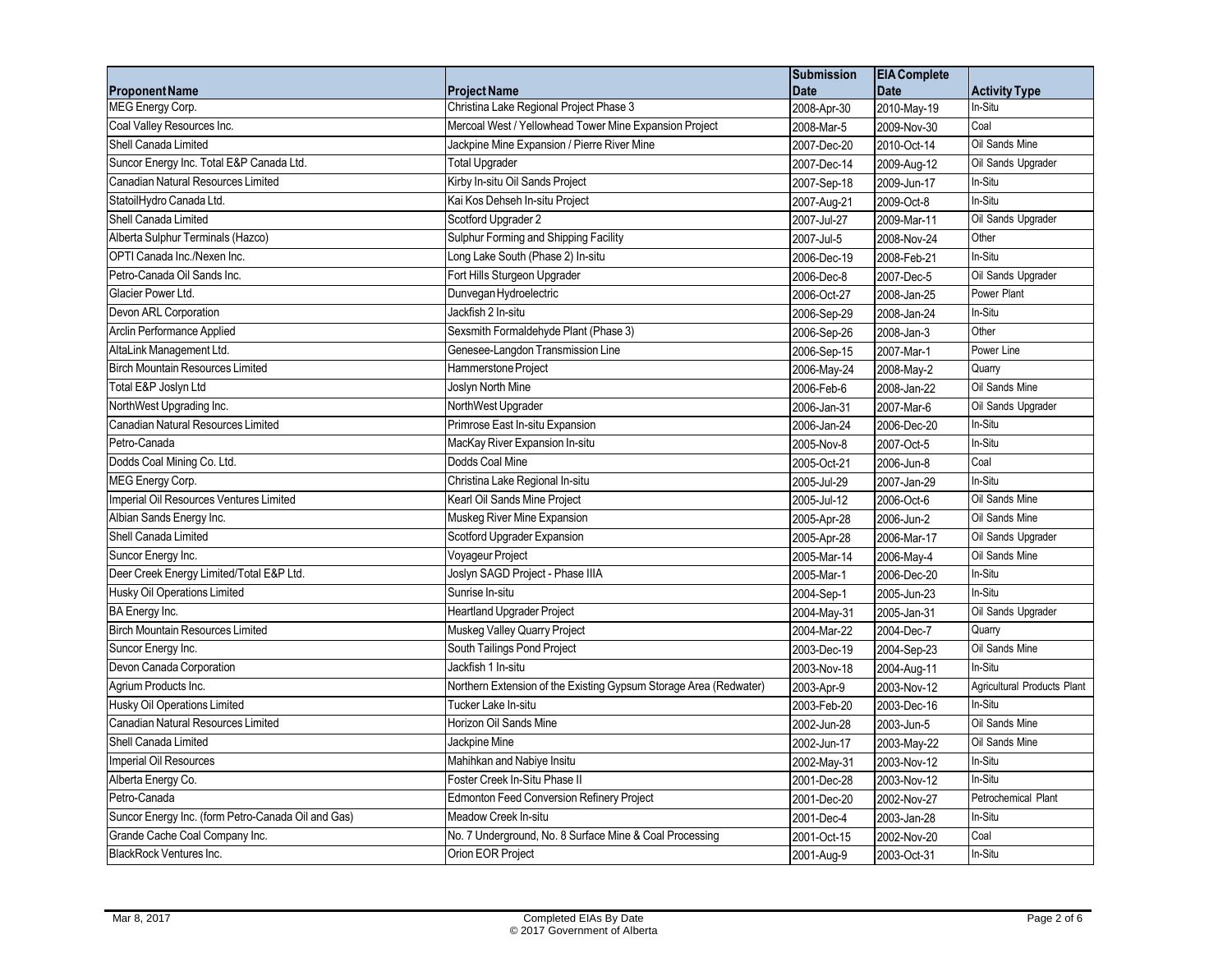|                                                     |                                                            | <b>Submission</b> | <b>EIA</b> Complete |                      |
|-----------------------------------------------------|------------------------------------------------------------|-------------------|---------------------|----------------------|
| <b>Proponent Name</b>                               | <b>Project Name</b>                                        | <b>Date</b>       | <b>Date</b>         | <b>Activity Type</b> |
| TransAlta Utilities Corporation                     | <b>Centennial Project</b>                                  | 2001-Jul-6        | 2001-Sep-21         | Power Plant          |
| TrueNorth Energy L.P.                               | Fort Hills Oil Sands Project                               | 2001-Jun-25       | 2002-May-10         | Oil Sands Mine       |
| <b>EPCOR</b>                                        | Genesee Phase 3                                            | 2001-Jun-15       | 2001-Aug-15         | Power Plant          |
| ConocoPhillips Canada Resources Corp.               | Surmont In-situ                                            | 2001-Mar-21       | 2002-Dec-6          | In-Situ              |
| OPTI Canada Inc.                                    | Long Lake In-situ Project                                  | 2000-Dec-12       | 2003-Apr-11         | In-Situ              |
| Canadian Natural Resources Limited                  | Primrose and Wolf Lake In-Situ                             | 2000-Nov-17       | 2002-Jan-8          | In-Situ              |
| Glacier Power Ltd.                                  | Dunvegan Hydroelectric 1                                   | 2000-Jun-19       | 2001-Jun-7          | Power Plant          |
| Suncor Energy Inc.                                  | Firebag In-situ                                            | 2000-May-10       | 2001-Jun-18         | In-Situ              |
| United Industrial Services Ltd.                     | Silica Mine                                                | 1999-Nov-12       | 2000-Mar-6          | Quarry               |
| Shell Canada Limited                                | Scotford Upgrader Cogeneration Project                     | 1999-Oct-15       | 2000-Jan-21         | Power Plant          |
| CU Power Canada Ltd (ATCO)                          | Muskeg River Cogeneration Project                          | 1999-Jul-16       | 1999-Dec-13         | Power Plant          |
| <b>EPCOR</b>                                        | Rossdale Power Plant (Unit 8/11 Repowering)                | 1999-Jun-24       | 2000-Mar-21         | Power Plant          |
| Luscar Ltd.                                         | Coal Valley Mine Extension (No. 1778/ Pit 27)              | 1999-Apr-29       | 2000-May-3          | Coal                 |
| Alberta Energy Co.                                  | Foster Creek In-situ                                       | 1999-Apr-12       | 1999-Dec-17         | In-Situ              |
| Petro-Canada                                        | MacKay River In-situ Project                               | 1998-Nov-18       | 1999-Dec-8          | In-Situ              |
| Sumas Soil Recycling Inc.                           | <b>Big Valley Waste Treatment Facility</b>                 | 1998-Aug-21       | N/A / Unknown       | Waste Management     |
| Syncrude Canada Ltd.                                | Mildred Lake Upgrader Expansion                            | 1998-Jul-16       | 1999-May-31         | Oil Sands Upgrader   |
| Suncor Energy Inc.                                  | Project Millennium                                         | 1998-Apr-21       | 1998-Sep-28         | Oil Sands Mine       |
| PanCanadian Petroleum Limited and CS Resources Ltd. | Christina Lake Thermal Project                             | 1998-Apr-2        | 1999-Mar-19         | In-Situ              |
| Shell Canada Limited                                | Scotford Upgrader Project                                  | 1998-Mar-11       | 1998-Sep-11         | Oil Sands Upgrader   |
| NOVA Chemicals Ltd.                                 | Joffre Cogenerator Power Plant                             | 1998-Feb-18       | 1998-Apr-29         | Power Plant          |
| TransAlta Energy and Air Liquide                    | Fort Saskatchewan Cogeneration                             | 1998-Feb-17       | 1998-Apr-20         | Power Plant          |
| Shell Canada Limited                                | Lease 13 Mine Project (Muskeg River Mine Project)          | 1997-Dec-23       | 1998-Sep-9          | Oil Sands Mine       |
| Byram Industrial Services Ltd.                      | Pembina Landfill Project                                   | 1997-Dec-18       | 1998-Jun-10         | Waste Management     |
| Amoco Canada Petroleum Company Ltd.                 | Prairie Rose Linear Alpha Olefins Project                  | 1997-Oct-1        | 1998-Feb-9          | Petrochemical Plant  |
| Shell Canada Limited                                | Scotford Ethylene Glycol Project                           | 1997-May-30       | 1997-Sep-22         | Petrochemical Plant  |
| Smoky River Coal Limited                            | No. 12 Mine South B2 Pit Project                           | 1997-May-27       | 1998-Feb-13         | Coal                 |
| Union Carbide Canada Inc.                           | Prentiss Plant Site Expansion (PolyEthylene)               | 1997-Feb-28       | 1997-Jul-22         | Petrochemical Plant  |
| Imperial Oil Resources Limited                      | Cold Lake Expansion Project                                | 1997-Feb-21       | 1998-Jul-10         | In-Situ              |
| Novacor Chemicals                                   | Joffre Ethylene Expansion (Ethylene III & Polyethylene II) | 1996-Oct-1        | 1997-Feb-5          | Petrochemical Plant  |
| Syncrude Canada Ltd.                                | Aurora Mine                                                | 1996-Jun-24       | 1997-May-2          | Oil Sands Mine       |
| Alberta Public Works, Supply and Services           | Little Bow Project/Highwood Diversion Plan                 | 1996-May-6        | 1997-Jun-23         | Water Management     |
| Suncor Inc.                                         | Steepbank Oil Sands Mine                                   | 1996-Apr-30       | 1996-Aug-19         | Oil Sands Mine       |
| Cardinal River Coals Ltd.                           | <b>Cheviot Mine</b>                                        | 1996-Mar-28       | 1996-Sep-18         | Coal                 |
| Solv-Ex Corporation                                 | Oil Sands Co-Production                                    | 1995-Jul-21       | 1995-Nov-8          | Oil Sands Mine       |
| Laidlaw Environmental Services Ltd.                 | Ryley Hazardous Waste Facility                             | 1995-Mar-16       | 1995-Dec-15         | Waste Management     |
| <b>Smoky River Coal Limited</b>                     | No. 2 Barrett Mine (Open Pit Coal Mining No. 2)            | 1994-Jan-18       | 1994-Jun-14         | Coal                 |
| <b>Conwest Exploration Company Limited</b>          | Sexsmith Sour Gas Plant                                    | 1993-Dec-29       | 1994-Jan-28         | Gas Plant            |
| Alberta Public Works, Supply and Services           | Pine Coulee Water Management                               | 1993-Dec-10       | 1994-May-16         | Water Management     |
| Cardinal River Coals Ltd.                           | 50-A-8 Surface Coal Mine                                   | 1993-Aug-26       | 1993-Dec-17         | Coal                 |
| Cardinal River Coals Ltd.                           | 50-A-8 Baseline Mine (Underground/ Freehold)               | 1993-Aug-26       | N/A / Unknown       | Coal                 |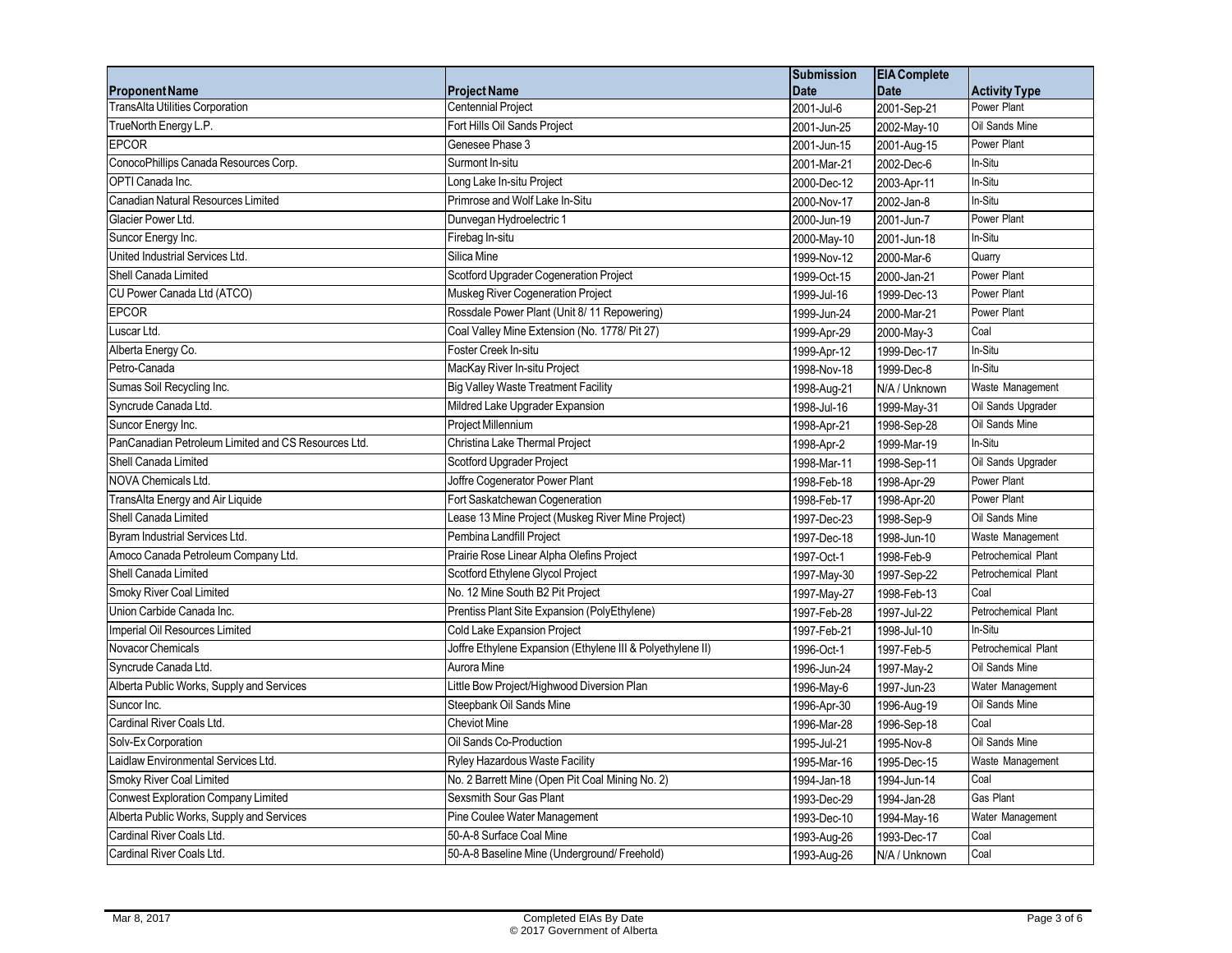|                                             |                                                              | <b>Submission</b> | <b>EIA</b> Complete        |                              |
|---------------------------------------------|--------------------------------------------------------------|-------------------|----------------------------|------------------------------|
| <b>Proponent Name</b>                       | <b>Project Name</b>                                          | <b>Date</b>       | <b>Date</b>                | <b>Activity Type</b>         |
| Koch Exploration Canada Limited             | Cold Lake Project (InSitu Oil Sands Recovery Scheme)         | 1993-Mar-1        | 1993-Jul-14                | In-Situ                      |
| Smoky River Coal Limited                    | Open Pit Coal Mining No. 12 (No. 12 South B pit Expansion)   | 1992-Dec-24       | 1993-Jun-11                | Coal                         |
| Vacation Alberta Corporation                | Westcastle Four-Season Resort                                | 1992-Dec-14       | 1993-Apr-1                 | Recreation                   |
| Smoky River Coal Limited                    | No. 8 Mine Westridge Project                                 | 1992-May-7        | N/A / Unknown              | Coal                         |
| Kan-Alta Golf Management Ltd.               | Evan Thomas Creek Golf Course                                | 1991-Nov-13       | 1992-Apr-2                 | Recreation                   |
| Three Sisters Golf Resorts Inc.             | Recreational and Tourism Project                             | 1991-Oct-9        | N/A / Unknown              | Recreation                   |
| Chem Security Ltd.                          | Alberta Special Waste Treatment Centre Expansion             | 1991-Jul-2        | 1991-Oct-4                 | Waste Management             |
| Mountain Meadows Golf Ltd.                  | Nordic Meadows Golf Course                                   | 1991-Apr-18       | N/A / Unknown              | Recreation                   |
| Westcan Malting Ltd.                        | <b>Barley Malting Plant</b>                                  | 1991-Feb-25       | N/A / Unknown              | Agricultural Products Plant  |
| Trimac Ltd.                                 | Liquid and Solid Waste Volume Reduction Facility             | 1991-Feb-1        | N/A / Unknown              | Waste Management             |
| Amoco Canada Petroleum Ltd.                 | Elk Point / Lindbergh Heavy Oil Recovery Project (Phase 2)   | 1990-Dec-13       | N/A / Unknown              | In-Situ                      |
| Alberta Environment                         | Parlby Creek/Buffalo Lake Water Management Project (Phase 5) | 1990-Nov-21       | N/A / Unknown              | Water Management             |
| Luscar Sterco Ltd.                          | Coal Valley Mine East Extension                              | 1990-Oct-12       | N/A / Unknown              | Coal                         |
| Cardinal River Coals Ltd.                   | Freehold and Baseline Mine Extensions (50-A)                 | 1990-Aug-31       | N/A / Unknown              | Coal                         |
| Albright & Wilson Americas                  | Sodium Chlorate Plant                                        | 1990-May-22       | N/A / Unknown              | Other                        |
| Municipal District of Sturgeon              | Secondary Highway #651, Lily Lake Road Crossing              | 1990-Feb-27       | N/A / Unknown              | Other                        |
| Smoky River Coal Limited                    | No. 12 Mine South Surface                                    | 1990-Jan-4        | N/A / Unknown              | Coal                         |
| Dow Chemical Canada Inc.                    | <b>Ethylene Expansion</b>                                    | 1989-Dec-12       | N/A / Unknown              | Petrochemical Plant          |
| Neste Ov                                    | MTBE (methyl tertiary butyl ether) Project                   | 1989-Aug-30       | N/A / Unknown              | <b>Petrochemical Plant</b>   |
| Suncor Energy Inc.                          | Oil Sands Debottlenecking Project                            | 1989-Aug-10       | N/A / Unknown              | Oil Sands Mine               |
| Shell Canada Limited                        | Caroline Sour Gas Development                                | 1989-Jun-29       | N/A / Unknown              | <b>Gas Plant</b>             |
| Alberta Pacific Forest Industries Inc.      | Kraft Pulp Mill                                              | 1989-May-8        | N/A / Unknown              | Forest Products Plant        |
| Alberta Energy Co.                          | <b>BCTMP Pulp Mill</b>                                       | 1989-Feb-16       | N/A / Unknown              | <b>Forest Products Plant</b> |
| Smoky River Coal Limited                    | No. 11 Mine Extension                                        | 1988-Nov-21       | N/A / Unknown              | Coal                         |
| Alberta Newsprint Company Ltd.              | Whitecourt Kraft Pulp Mill                                   | 1988-Nov-1        | N/A / Unknown              | <b>Forest Products Plant</b> |
| Cargill Limited                             | High River Meat Packing Plant                                | 1988-Feb-12       | 1988-Sep-1                 | Agricultural Products Plant  |
| Daishowa Paper Manufacturing Co. Ltd.       | Peace River Pulp Mill                                        | 1987-Dec-14       | N/A / Unknown              | <b>Forest Products Plant</b> |
| Champion Forest Products (Alberta) Ltd.     | Hinton Kraft Pulp Mill Expansion                             | 1987-Sep-8        | N/A / Unknown              | Forest Products Plant        |
| Shell Canada Limited                        | Peace River Expansion Project II                             | 1987-Jul-21       | N/A / Unknown              | In-Situ                      |
| Syncrude Canada Ltd.                        | Mildred Lake Expansion                                       | 1987-Apr-29       | N/A / Unknown              | Oil Sands Mine               |
| Fording Coal Ltd.                           | Bow City Surface Coal Mine                                   | 1986-Dec-10       | N/A / Unknown              | Coal                         |
| Diamond Shamrock Exploration of Canada Ltd. | Pigeon Lake Sour Well                                        | 1986-Dec-8        | N/A / Unknown              | Other                        |
| Millar Western Pulp Ltd.                    | Whitecourt CTMP Pulp Mill                                    | 1986-Oct-16       | N/A / Unknown              | Forest Products Plant        |
| Smoky River Coal Limited                    | Grande Cache Coal Mine No. 12 (South Pit & Haul Road)        | 1986-Sep-15       | N/A / Unknown              | Coal                         |
| Magnesium Company of Canada Ltd.            | High River Magnesium Plant                                   | 1986-Aug-1        | N/A / Unknown              | Other                        |
| Luscar Ltd.                                 | <b>Tofield Coal Mine</b>                                     | 1986-Mar-31       | N/A / Unknown              | Coal                         |
| <b>BP Resources Canada Limited</b>          | Wolf Lake Oil Sands Project - Phase 2                        | 1986-Mar-10       | N/A / Unknown              | In-Situ                      |
| PanCanadian Petroleum Limited               | Lindbergh InSitu Heavy Oil Recovery Plant                    | 1986-Feb-6        | N/A / Unknown              | In-Situ                      |
| Cominco Ltd.                                | Joffre Ammonia Fertilizer Plant                              | 1985-Jul-9        | $\overline{N/A}$ / Unknown | Agricultural Products Plant  |
| Dome Petroleum Limited                      | Lindbergh Oil Sands Project                                  | 1985-Jul-8        | N/A / Unknown              | In-Situ                      |
| Dome Petroleum Limited                      | Primrose Range Oil Sands Plant                               | 1985-Jul-3        | N/A / Unknown              | In-Situ                      |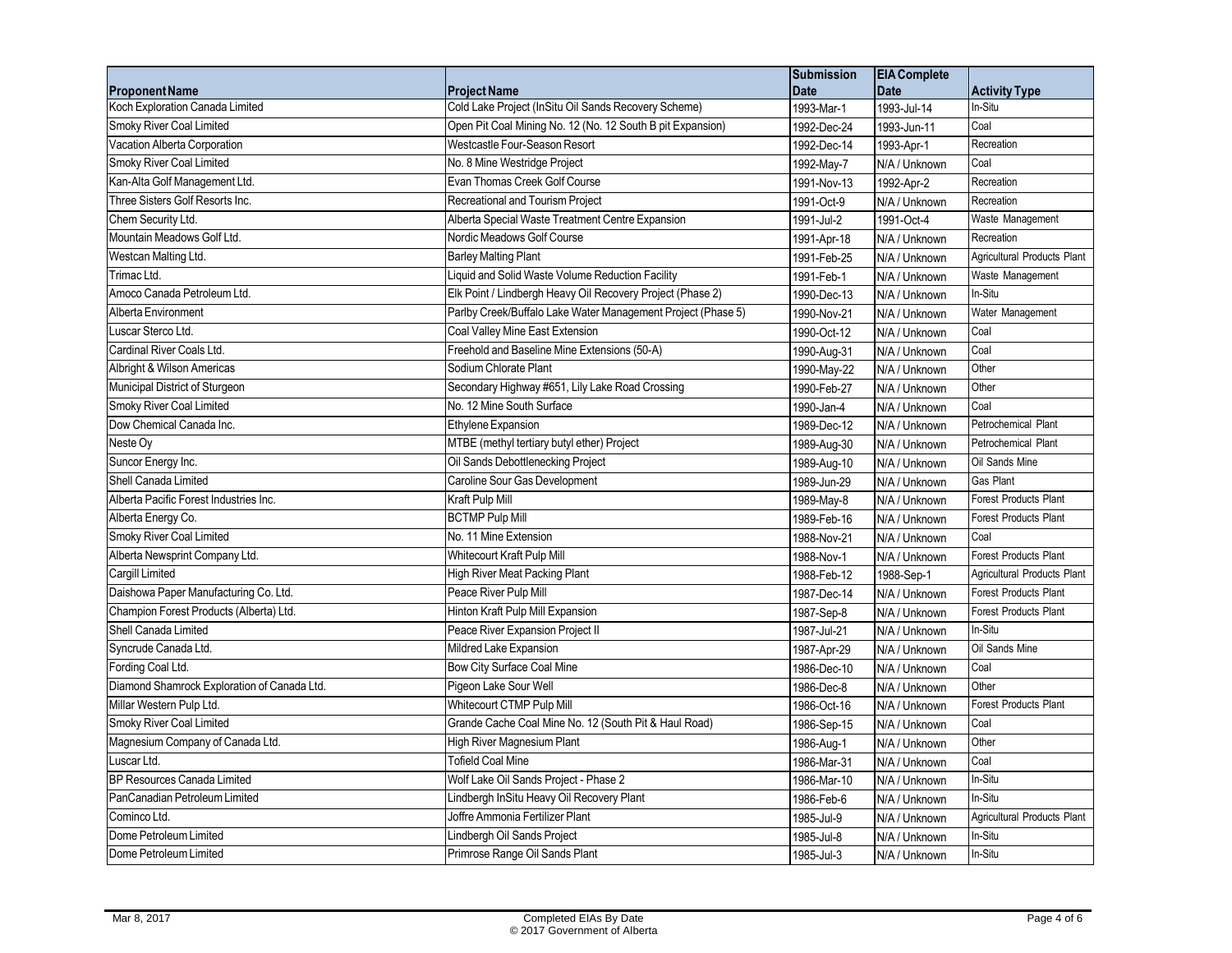|                                                                |                                                              | <b>Submission</b> | <b>EIA Complete</b> |                             |
|----------------------------------------------------------------|--------------------------------------------------------------|-------------------|---------------------|-----------------------------|
| <b>Proponent Name</b>                                          | <b>Project Name</b>                                          | <b>Date</b>       | <b>Date</b>         | <b>Activity Type</b>        |
| Husky Oil                                                      | Lloydminster Heavy Oil Upgrader (Saskatchewan Project)       | 1985-Jul-1        | N/A / Unknown       | Oil Sands Upgrader          |
| Chem Security Ltd.                                             | Swan Hills Special Waste Facility                            | 1985-Jun-14       | N/A / Unknown       | Waste Management            |
| Suncor Energy Inc.                                             | Burnt Lake Heavy Oil Recovery                                | 1985-May-22       | N/A / Unknown       | In-Situ                     |
| Murphy Oil Company Ltd.                                        | Lindbergh Heavy Oil Commercial Project                       | 1985-Jan-2        | N/A / Unknown       | In-Situ                     |
| Shell Canada Limited                                           | Peace River Oil Sands Extraction and Upgrading               | 1984-May-17       | N/A / Unknown       | In-Situ                     |
| Western Decalta Petroleum Ltd.                                 | Turner/ Diamond Valley Sour Gas Plant                        | 1983-Nov-7        | N/A / Unknown       | Gas Plant                   |
| <b>Esso Resources</b>                                          | Cold Lake Heavy Oil Phases 1-10                              | 1983-Jan-26       | N/A / Unknown       | In-Situ                     |
| Canadian Occidental Petroleum                                  | Mazeppa Sour Gas Plant                                       | 1982-Dec-17       | N/A / Unknown       | Gas Plant                   |
| <b>Shell Resources</b>                                         | Pouce Coupe Progress Sour Gas Plant                          | 1982-Dec-15       | N/A / Unknown       | Gas Plant                   |
| <b>Biewag Energy Resources</b>                                 | Waskatenau Methanol Petrochemical Plant                      | 1982-May-25       | N/A / Unknown       | Petrochemical Plant         |
| Manalta Coal Ltd.                                              | <b>Mercoal Coal Mine</b>                                     | 1982-Apr-23       | N/A / Unknown       | Coal                        |
| Manalta Coal Ltd.                                              | <b>McLeod River Coal Mine</b>                                | 1982-Mar-22       | N/A / Unknown       | Coal                        |
| Cline River Development Corporation                            | Cline River Odessey Recreational Development                 | 1981-Oct-21       | N/A / Unknown       | Recreation                  |
| Alberta Energy Co.                                             | Bruderheim Petalta Benzene-Styrene Petrochemical Plant       | 1981-Sep-1        | N/A / Unknown       | Petrochemical Plant         |
| Petro-Canada                                                   | Zeta Lake-Brazeau River Sour Gas Plant                       | 1981-Aug-10       | N/A / Unknown       | Gas Plant                   |
| Alberta Energy Co. and Dupont of Canada                        | Redwater Polyethylene Petrochemical Plant                    | 1981-May-11       | N/A / Unknown       | Petrochemical Plant         |
| C.I.L. Inc.                                                    | Edmonton Polyethylene Petrochemical Expansion Plant          | 1981-Feb-11       | N/A / Unknown       | Petrochemical Plant         |
| Alberta Gas Ethylene Company Ltd.                              | Joffre Petrochemical Plant - Phase III (EII)                 | 1981-Jan-29       | N/A / Unknown       | Petrochemical Plant         |
| Shell Canada Limited                                           | Scotford Styrene Petrochemical Plant                         | 1981-Jan-1        | N/A / Unknown       | Petrochemical Plant         |
| Phillips Petroleum Company                                     | Ghost Lake Sour Gas Plant                                    | 1980-Dec-23       | N/A / Unknown       | Gas Plant                   |
| Union Carbide Canada Limited                                   | Prentiss Ethylene-Glycol Petrochemical Plant                 | 1980-Oct-22       | N/A / Unknown       | Petrochemical Plant         |
| Shell Canada Limited                                           | Scotford Oil Refinery                                        | 1980-Sep-1        | N/A / Unknown       | Petrochemical Plant         |
| Calgary Power Ltd.                                             | Highvale North Coal Mine Extension                           | 1980-Aug-12       | N/A / Unknown       | Coal                        |
| Esso Chemical Canada                                           | Redwater Fertilizer Plant/ Agricultural Chemical Complex     | 1980-Jul-1        | N/A / Unknown       | Agricultural Products Plant |
| Alberta Environment                                            | Lesser Slave Lake Stabilization Project                      | 1980-Apr-1        | N/A / Unknown       | Water Management            |
| Gulf Canada Resources Inc.                                     | Hanlan-Robb Sour Gas Plant (Foothills Project)               | 1980-Apr-1        | N/A / Unknown       | Gas Plant                   |
| Chieftain Development Co. and Texaco Canada Resources Ltd.     | Hythe-Brainard Sour Gas Plant                                | 1980-Mar-1        | N/A / Unknown       | Gas Plant                   |
| Union Oil Company of Canada Ltd. and Rescon Coal Holdings Ltd. | Obed Marsh Thermal Coal Mine Project                         | 1980-Feb-22       | N/A / Unknown       | Coal                        |
| Calgary Power Ltd.                                             | Keephills Power Plant Units 3 & 4                            | 1979-Oct-5        | N/A / Unknown       | Power Plant                 |
| Esso Resources Canada Ltd.                                     | Cold Lake Heavy Oil Extraction & Upgrading                   | 1979-Oct-1        | N/A / Unknown       | In-Situ                     |
| Calgary Power Ltd.                                             | Langdon-Phillips Pass 500 kV Transmission Line               | 1979-Aug-24       | N/A / Unknown       | Power Line                  |
| Petro-Canada                                                   | Kipp Coal Mine (Underground)/ Lethbridge Coal Project        | 1979-May-1        | N/A / Unknown       | Coal                        |
| <b>Alsands Project Group</b>                                   | Oil Sands Mine                                               | 1978-Dec-1        | N/A / Unknown       | Oil Sands Mine              |
| Calgary Power Ltd.                                             | Keephills-Ellerslie 500 kV Transmission Line                 | 1978-Jul-31       | N/A / Unknown       | Power Line                  |
| <b>Inland Cement Industries Limited</b>                        | Star Key Coal Mine                                           | 1978-Mar-21       | N/A / Unknown       | Coal                        |
| <b>Edmonton Power</b>                                          | Genesee Coal Mine & Power Plant                              | 1978-Feb-3        | N/A / Unknown       | Coal                        |
| Alberta Power                                                  | Sheerness Coal Mine & Power Plant                            | 1977-Dec-12       | N/A / Unknown       | Coal                        |
| PanCanadian Petroleum Limited                                  | Morley-Ghost River Sour Gas Plant                            | 1977-Oct-6        | N/A / Unknown       | Gas Plant                   |
| Earth Sciences Inc.                                            | Calgary Uranium Recovery Plant (Yellow Cake)                 | 1977-May-16       | N/A / Unknown       | Other                       |
| TransAlta Utilities                                            | Highvale Coal Mine & Power Plant Keephills Unit 1 & 2        | 1977-Feb-14       | N/A / Unknown       | Coal                        |
| Dow Chemical of Canada Ltd.                                    | Fort Saskatchewan Vinyl Chloride Monomer Petrochemical Plant | 1976-Apr-23       | N/A / Unknown       | Petrochemical Plant         |